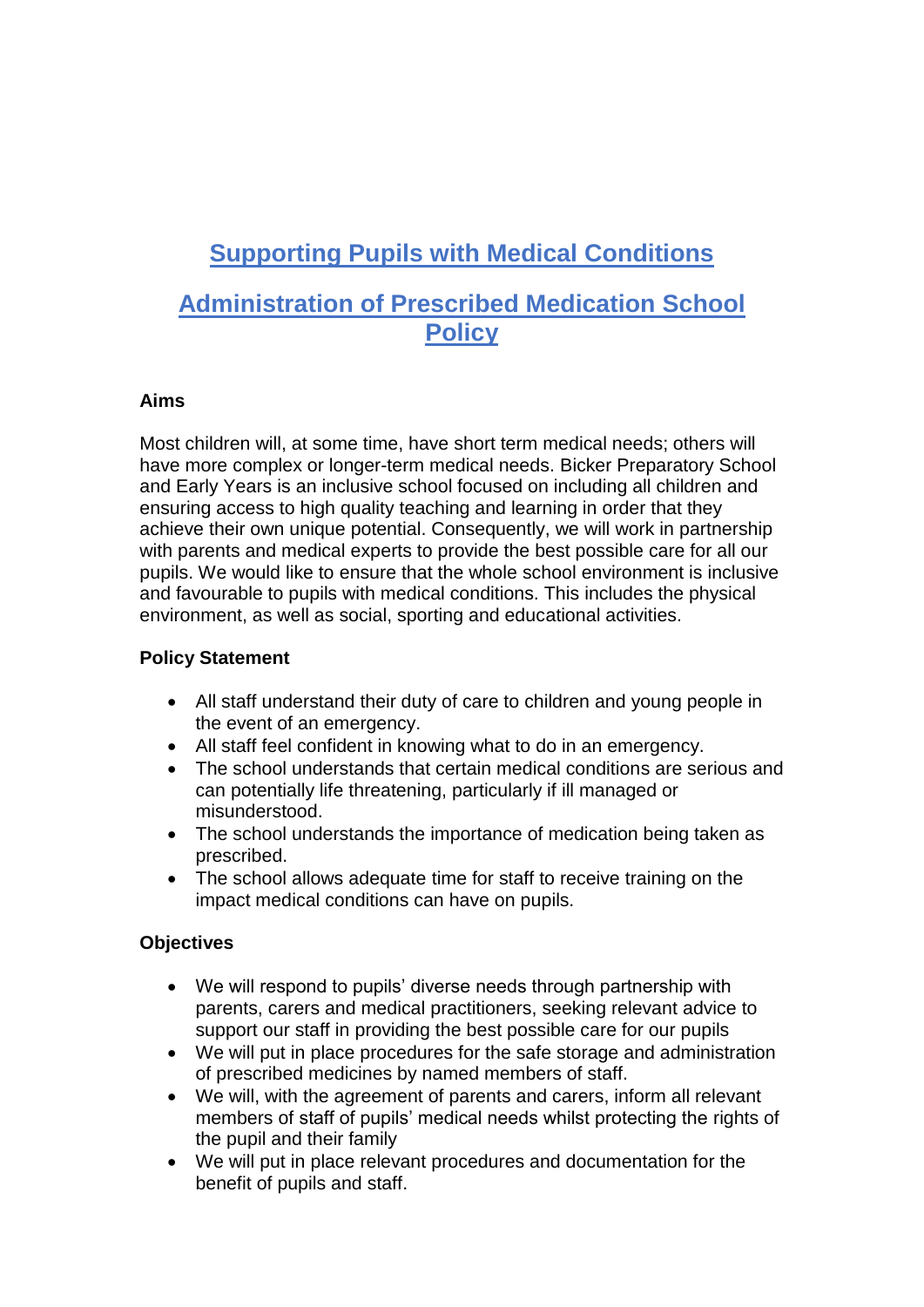- We will provide relevant training for members of staff carrying out special treatments as part of Health Care Plans.
- All staff will be informed of procedures to take in case of a medical emergency.

#### **Enrolment forms**

All parents/carers are asked to complete a medical form before starting the school. This should outline any pre-existing or previous medical conditions as well as any surgery. If a pupil has a short-term medical condition that requires medication during school hours then an administrating medication form must be completed. If a pupil has a long-term medical condition (i.e. Asthma) then all information regarding the child's medical needs including administrating medication must be on the form. Individual healthcare plans will be drawn up alongside parent/carers, the school nurse/GP will be contacted for more complex health needs.

#### **Procedures for managing prescription medicines on trips and outings**

During school trips or outings a named member of staff will take responsibility for carrying all medicines, administering the medicines and for completing the relevant paperwork. On return to school the paperwork will be returned to the main file and medicines stored as agreed.

#### **Staff Roles and responsibilities**

Whilst the school recognises their role in ensuring the inclusion of all pupils, staff are not medical professionals and must seek appropriate medical advice before administering any medicine. To ensure the safe and appropriate management of medicines in school, staff must be provided with all the necessary information, which would include dose, frequency, correct storage etc. Staff must work in consultation with parents and health professionals as necessary: general practitioners, community nurse, occupational therapists etc. Where necessary staff will have specialist training e.g. epi pen/epilepsy training.

At the time of administration the named person will check labels dosages and ensure that the pupil matches the name on the medicine. The log will be completed for the individual child and the whole school record. The named member of staff will be responsible for returning the medicine to the correct place. Quantities of medicines will also be noted. This will be checked before storage for correct labelling and dosages. Named staff will be responsible for receiving medicines supported by the relevant paperwork provided by the parents. Staff should be aware if pupils are using their medication in an abnormal way and should discuss this with the child and parent when deemed necessary. If a pupil refuses their medication, staff will record this and follow procedures. Parents/carers will be informed of non-compliance as soon as possible. If a pupil misuses medication, either own or another pupils, then parents/cares are informed as soon as possible. The school will seek medical advice by ringing 999 if this situation arises.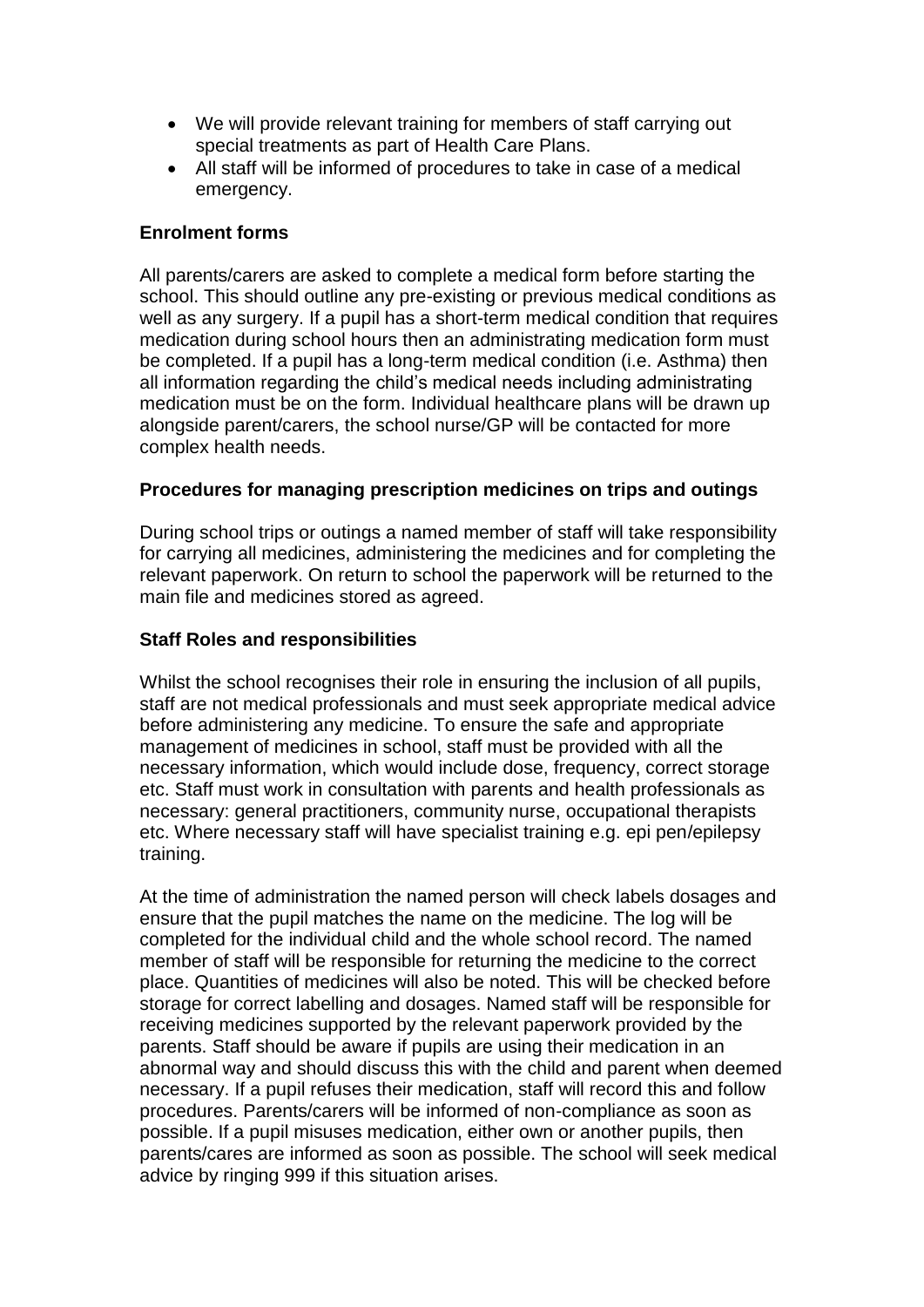#### **Parental Roles and Responsibilities**

Parents will be expected to complete paperwork and deliver medicines to the office for safe storage. It is the parent's responsibility to collect medicines at the end of the school day. Medicines will not be given to pupils to take home. It is expected that parents will administer prescribed medicines, such as antibiotics, at home and it will only be in exceptional situations that school will need to administer a prescribed medicine. The school will only administer those medicines prescribed by a medical practitioner when it is essential that the medicines are administered at school. If this can be done by the parent at a different time at home then that is preferable. It is also an expectation that parents monitor the expiry date of medicines and provide school with replacement medicine before the expiry date.

It is school policy that non-prescribed medicines will not be administered by staff unless in exceptional circumstances and this will be for a maximum of three days.

#### **Pupil Roles and Responsibilities**

Pupils will be encouraged to take responsibility for the management of their medicines in an age appropriate way. They will be encouraged to ensure that they are available at the office at the agreed time. Pupils will be encouraged to administer their own medicine under the close supervision of the named member of staff. We will do our very best to ensure that medicines are taken at the agreed time.

#### **Long term or complex medical needs**

Pupils with complex or long term medical needs will have an individual healthcare plan. This will be agreed between the school, medical experts, parents and where appropriate the pupil. The health plan will include a protocol for administering medicine, which will need to be agreed by all parties. This will be reviewed on an annual basis or if the medical needs of the child change.

#### **Record keeping**

All paperwork relating to this policy will be kept in the school office. Access to this file will be limited to those members of staff named in plans and designated to administer prescribed medicines or carry out Healthcare Plans..

#### **Storage of medicines**

All medicines, except those requiring refrigeration will be kept locked in the school office. Pupils with asthma will either be responsible for their own medication or it will be stored in their classroom in the teacher's store cupboard. Pupils will be reminded of the need to take their medication with them to PE lessons and on school trips. For the child's safety children who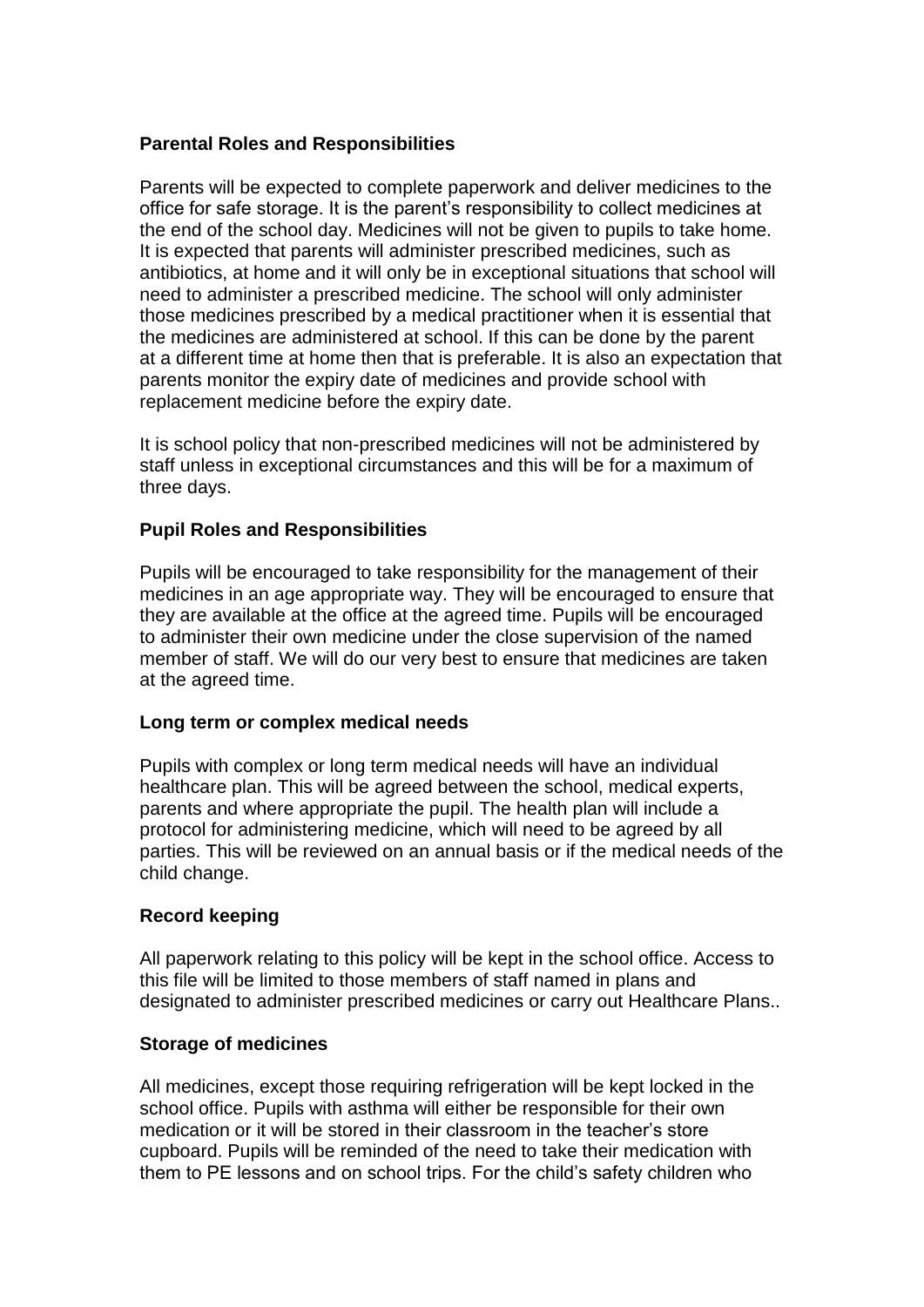require an inhaler or other medicine but do not bring it to go on an educational visit, may be required to stay at school. Pupils needing to have immediate access medication will have storage information written into their care plan. All controlled drugs are kept in a locked cupboard and only named staff have access.

## **Safe disposable of medicines**

Parents/carers are asked to collect out of date medication. If parents/carers do not pick up out of date medication, then it is taken to a local pharmacy for safe disposal. A named member of staff is responsible for checking the dates of medication and arranging for the disposal of any that have expired. Sharps boxes are used for the disposal of needles. Parents/carers obtain sharps boxes from the child's GP or paediatrician on prescription. All sharps boxes are stored in a locked cupboard unless alternative safe and secure arrangements are put in place. If a sharps box is needed on an off-site or residential visit, a named member of staff is responsible for its safe storage and return to local pharmacy, to school or to the child's parent.

## **Emergency procedures**

In the event of a major medical emergency the members of staff dealing with the emergency should ensure that assistance is called for as quickly as possible. One or more of our First Aid trained staff should be alerted to provide assistance or to further diagnose however in the event of the medical emergency clearly being of an extreme nature an ambulance should be called immediately. A member of staff should be available at Reception to take the medical team directly to the casualty. A Senior Member of Staff will contact the parents. If no parent is available to accompany the child in the ambulance a member of staff will attend. All medical decisions in this situation will be taken by the medical staff until the parent arrives.

# **Risk Assessment and Management Procedures**

The Head teacher will oversee procedures on a day to day basis and ensure all staff are aware of their responsibilities. The school is committed to working towards reducing the likelihood of medical emergencies by identifying and reducing triggers both at school and out of school visits. School staff are updated regularly on medical conditions, including how to avoid and reduce exposure to triggers for common medical conditions.

#### **Practicalities and Procedures for managing prescription medicines during the school day**

Whenever possible parents should ask their GP to prescribe medication in dose frequencies which enable it to be taken outside school hours. However, if parents wish the school to administer the medication (in *loco parentis*) they should give the Head teacher a written request (using the appropriate form) detailing the medication to be given along with the frequency, dosage and any other relevant information (e.g. interaction with other medicines such as